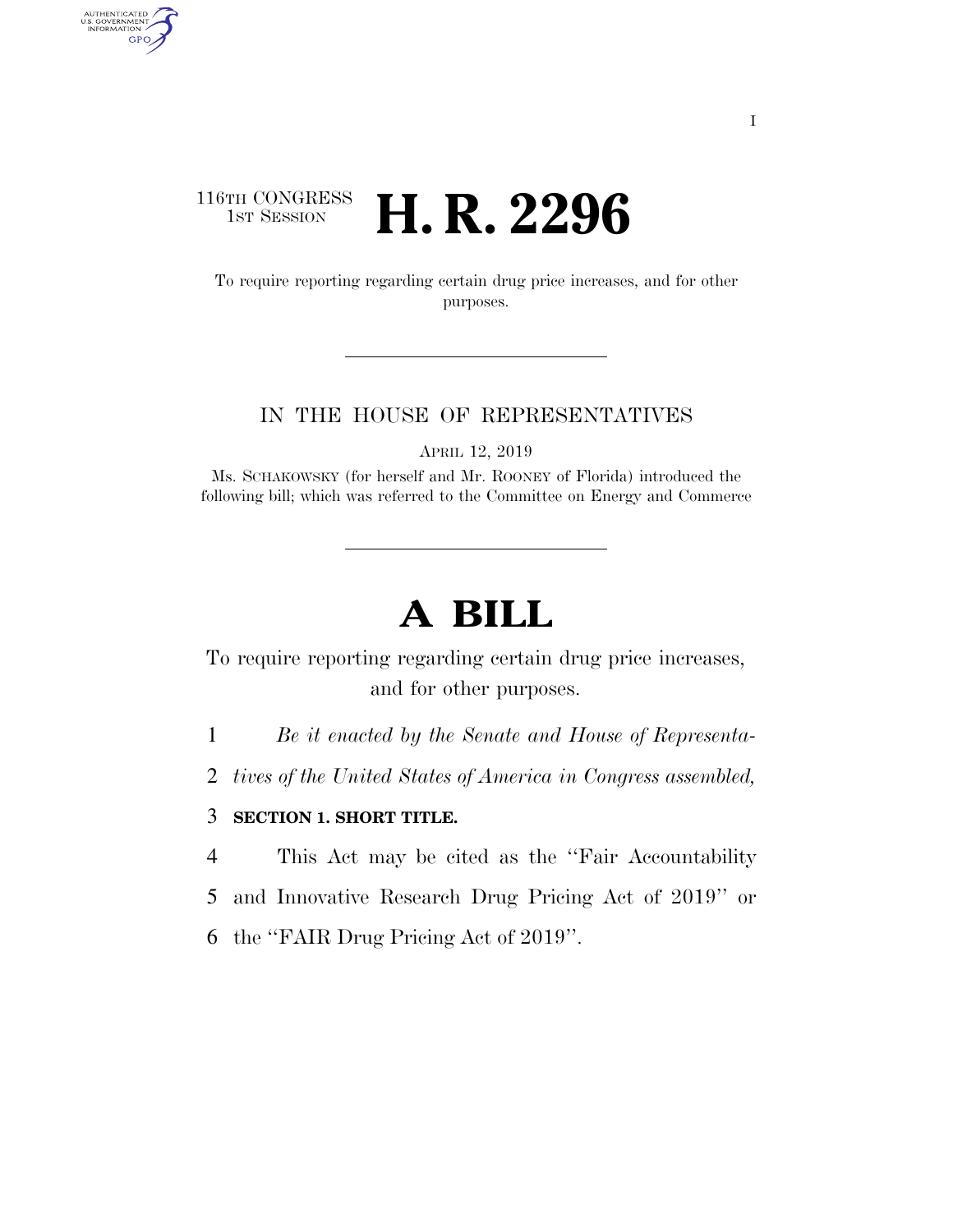**SEC. 2. REPORTING ON JUSTIFICATION FOR DRUG PRICE INCREASES.**  Title III of the Public Health Service Act (42 U.S.C. 241 et seq.) is amended by adding at the end the fol- lowing: **''PART W—DRUG PRICE REPORTING; DRUG VALUE FUND ''SEC. 399OO. REPORTING ON JUSTIFICATION FOR DRUG PRICE INCREASES.**  10 "(a) DEFINITIONS.—In this section: 11 "(1) MANUFACTURER.—The term 'manufac- turer' means the person— 13 ''(A) that holds the application for a drug approved under section 505 of the Federal Food, Drug, and Cosmetic Act or the license issued under section 351 of the Public Health Service Act; or ''(B) who is responsible for setting the 19 price for the drug. 20 "(2) QUALIFYING DRUG.—The term 'qualifying drug' means any drug that is approved under sub- section (c) or (j) of section 505 of the Federal Food, Drug, and Cosmetic Act or licensed under subsection (a) or (k) of section 351 of this Act—  $\qquad$   $\qquad$   $\qquad$   $\qquad$   $\qquad$   $\qquad$   $\qquad$   $\qquad$   $\qquad$   $\qquad$   $\qquad$   $\qquad$   $\qquad$   $\qquad$   $\qquad$   $\qquad$   $\qquad$   $\qquad$   $\qquad$   $\qquad$   $\qquad$   $\qquad$   $\qquad$   $\qquad$   $\qquad$   $\qquad$   $\qquad$   $\qquad$   $\qquad$   $\qquad$   $\qquad$   $\qquad$   $\qquad$   $\qquad$   $\qquad$   $\qquad$  of \$100 or more per month supply or per a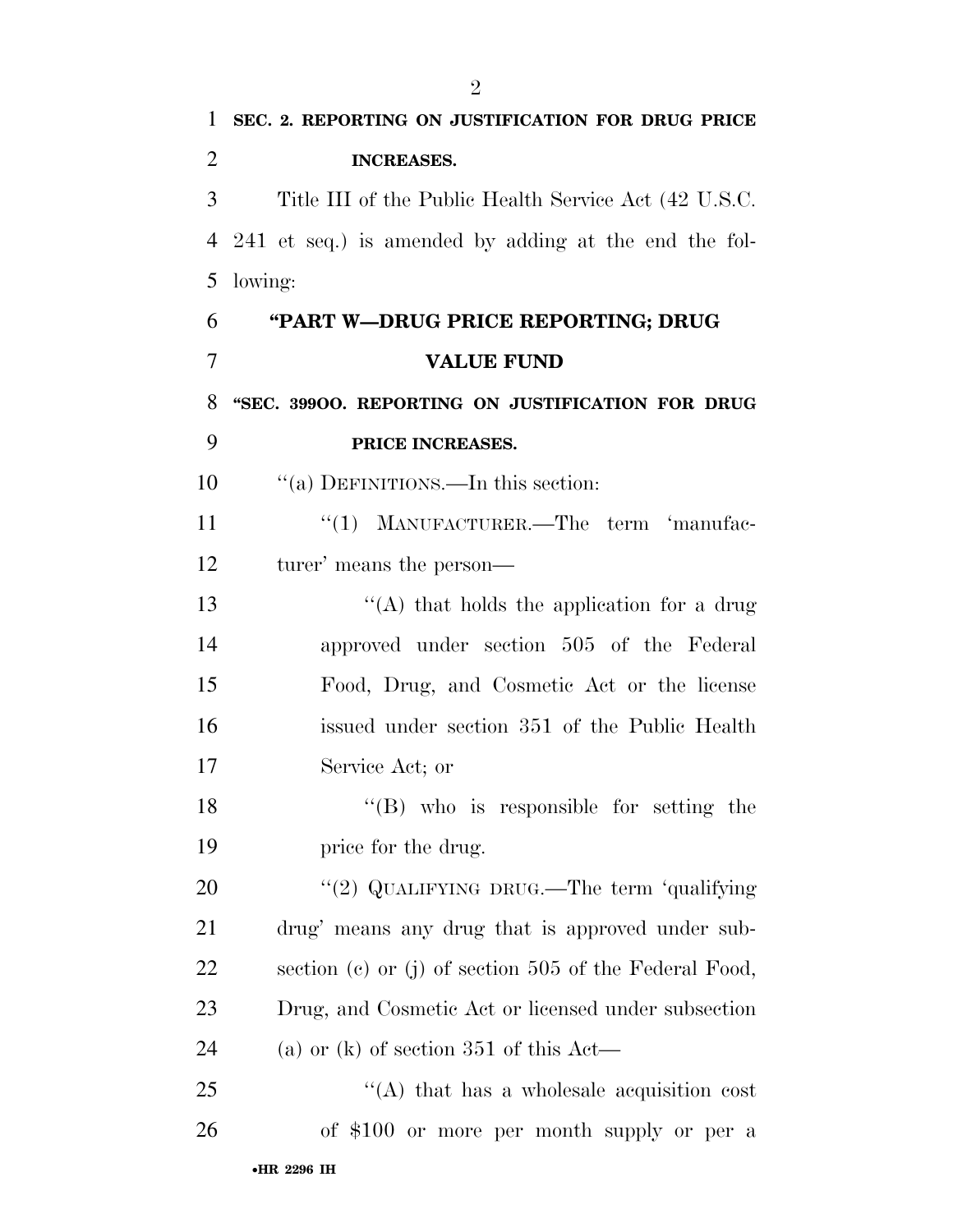| $\mathbf{1}$   | course of treatment that lasts less than a             |
|----------------|--------------------------------------------------------|
| $\overline{2}$ | month and is—                                          |
| 3              | "(i)(I) subject to section $503(b)(1)$ of              |
| $\overline{4}$ | the Federal Food, Drug, and Cosmetic                   |
| 5              | Act; or                                                |
| 6              | "(II) commonly administered by hos-                    |
| 7              | pitals (as determined by the Secretary);               |
| 8              | "(ii) not designated as a drug for a                   |
| 9              | rare disease or condition under section 526            |
| 10             | of the Federal Food, Drug, and Cosmetic                |
| 11             | Act; and                                               |
| 12             | "(iii) not designated by the Secretary                 |
| 13             | as a vaccine; and                                      |
| 14             | "(B) for which, during the previous cal-               |
| 15             | endar year, at least 1 dollar of the total amount      |
| 16             | of sales were for individuals enrolled under the       |
| 17             | Medicare program under title XVIII of the So-          |
| 18             | cial Security Act (42 U.S.C. 1395 et seq.) or          |
| 19             | under a State Medicaid plan under title XIX of         |
| 20             | such Act (42 U.S.C. 1396 et seq.) or under a           |
| 21             | waiver of such plan.                                   |
| 22             | "(3) WHOLESALE ACQUISITION COST.—The                   |
| 23             | term 'wholesale acquisition cost' has the meaning      |
| 24             | given that term in section $1847A(c)(6)(B)$ of the So- |
| 25             | cial Security Act (42 U.S.C. 1395w-3a(c)(6)(B)).       |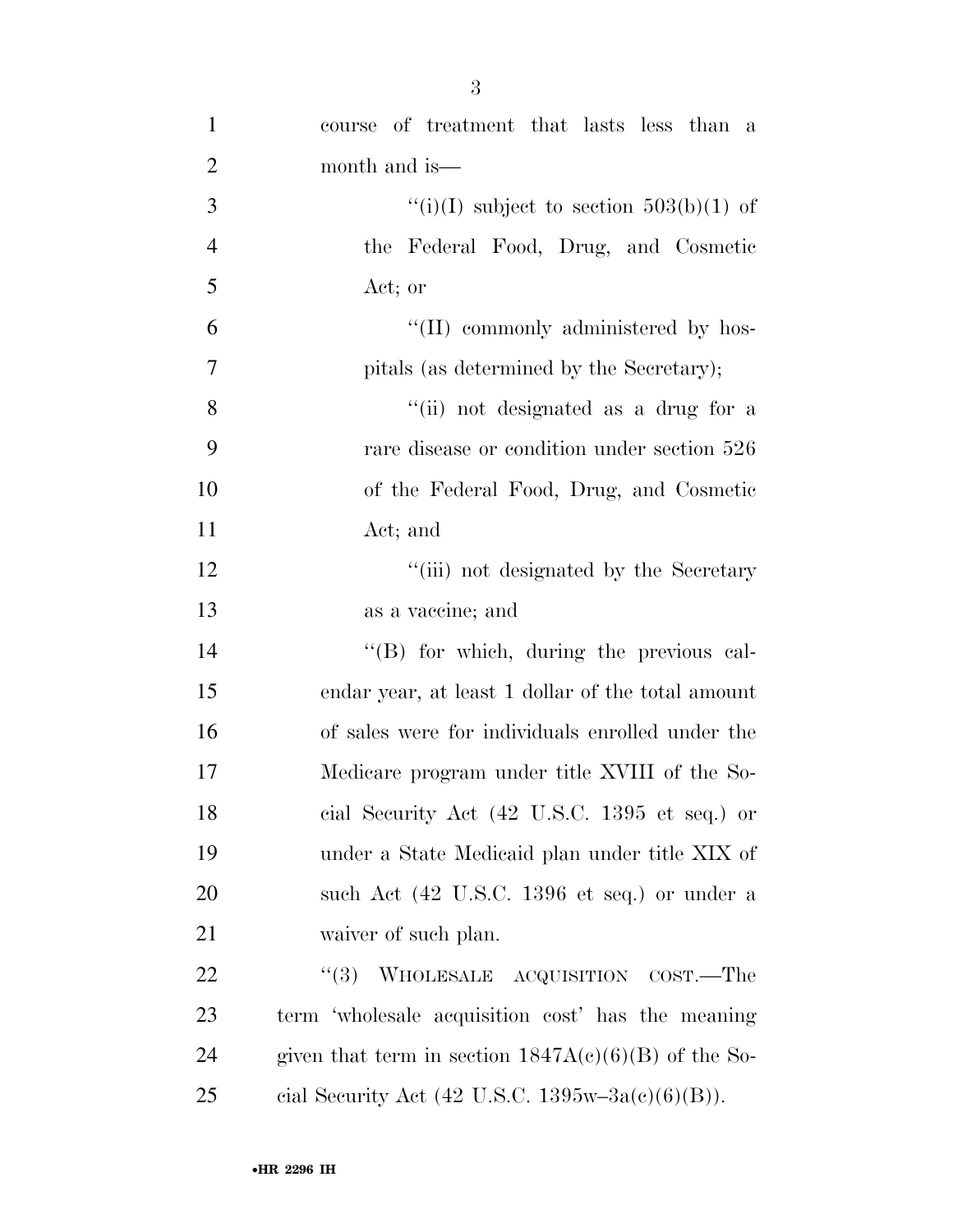1  $"$ (b) REPORT.—

| $\mathbf{2}$   | "(1) REPORT REQUIRED.—The manufacturer of               |
|----------------|---------------------------------------------------------|
| 3              | a qualifying drug shall submit a report to the Sec-     |
| $\overline{4}$ | retary for each price increase of a qualifying drug     |
| 5              | that will result in an increase in the wholesale acqui- |
| 6              | sition cost of that drug that is equal to—              |
| 7              | "(A) 10 percent or more over a 12-month                 |
| 8              | period; or                                              |
| 9              | "(B) 25 percent or more over a 36-month                 |
| 10             | period.                                                 |
| 11             | "(2) REPORT DEADLINE.—Each report de-                   |
| 12             | scribed in paragraph (1) shall be submitted to the      |
| 13             | Secretary not later than 30 days prior to the           |
| 14             | planned effective date of such price increase.          |
| 15             | "(c) CONTENTS.—A report under subsection<br>(b)         |
| 16             | shall, at a minimum, include—                           |
| 17             | " $(1)$ with respect to the qualifying drug—            |
| 18             | $\lq\lq$ the percentage by which the manufac-           |
| 19             | turer will raise the wholesale acquisition cost of      |
| 20             | the drug on the planned effective date of such          |
| 21             | price increase;                                         |
| 22             | $\lq\lq$ (B) a justification for, and description of,   |
| 23             | each manufacturer's price increase that will            |
| 24             | occur during the 12-month period described in           |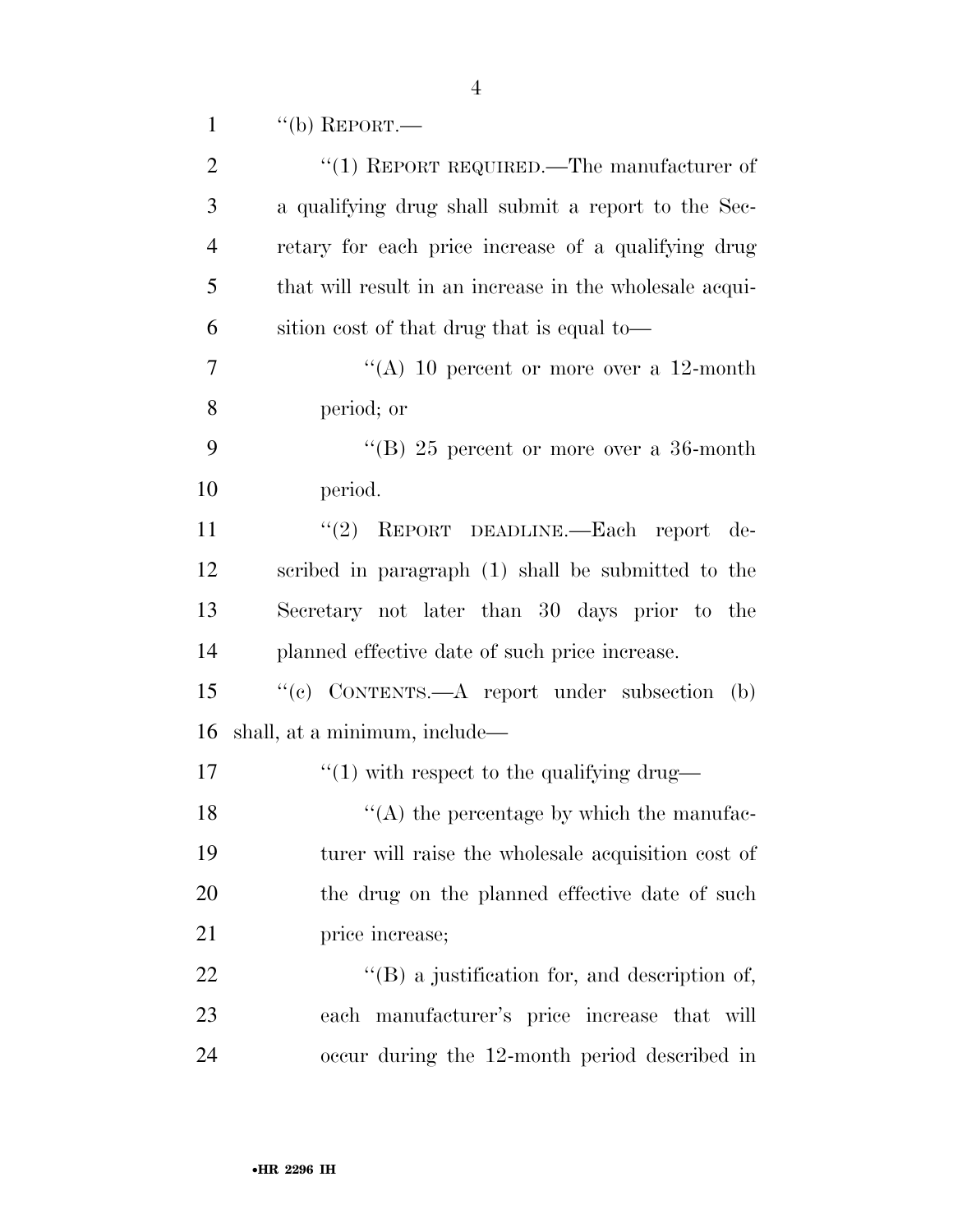| $\mathbf{1}$   | subsection $(b)(1)(A)$ or the 36-month period de-     |
|----------------|-------------------------------------------------------|
| $\overline{2}$ | scribed in subsection $(b)(1)(B)$ , as applicable;    |
| 3              | $\lq\lq$ (C) the identity of the initial developer of |
| $\overline{4}$ | the drug;                                             |
| 5              | "(D) a description of the history of the              |
| 6              | manufacturer's price increases for the drug           |
| 7              | since the approval of the application for the         |
| 8              | drug under section 505 of the Federal Food,           |
| 9              | Drug, and Cosmetic Act or the issuance of the         |
| 10             | license for the drug under section 351, or since      |
| 11             | the manufacturer acquired such approved appli-        |
| 12             | cation or license;                                    |
| 13             | $\lq\lq$ (E) the current list price of the drug;      |
| 14             | $\lq\lq(F)$ the total expenditures of the manu-       |
| 15             | facturer on-                                          |
| 16             | "(i) materials and manufacturing for                  |
| 17             | such drug; and                                        |
| 18             | "(ii) acquiring patents and licensing                 |
| 19             | for such drug;                                        |
| 20             | $\lq\lq(G)$ the percentage of total expenditures      |
| 21             | of the manufacturer on research and develop-          |
| 22             | ment for such drug that was derived from Fed-         |
| 23             | eral funds;                                           |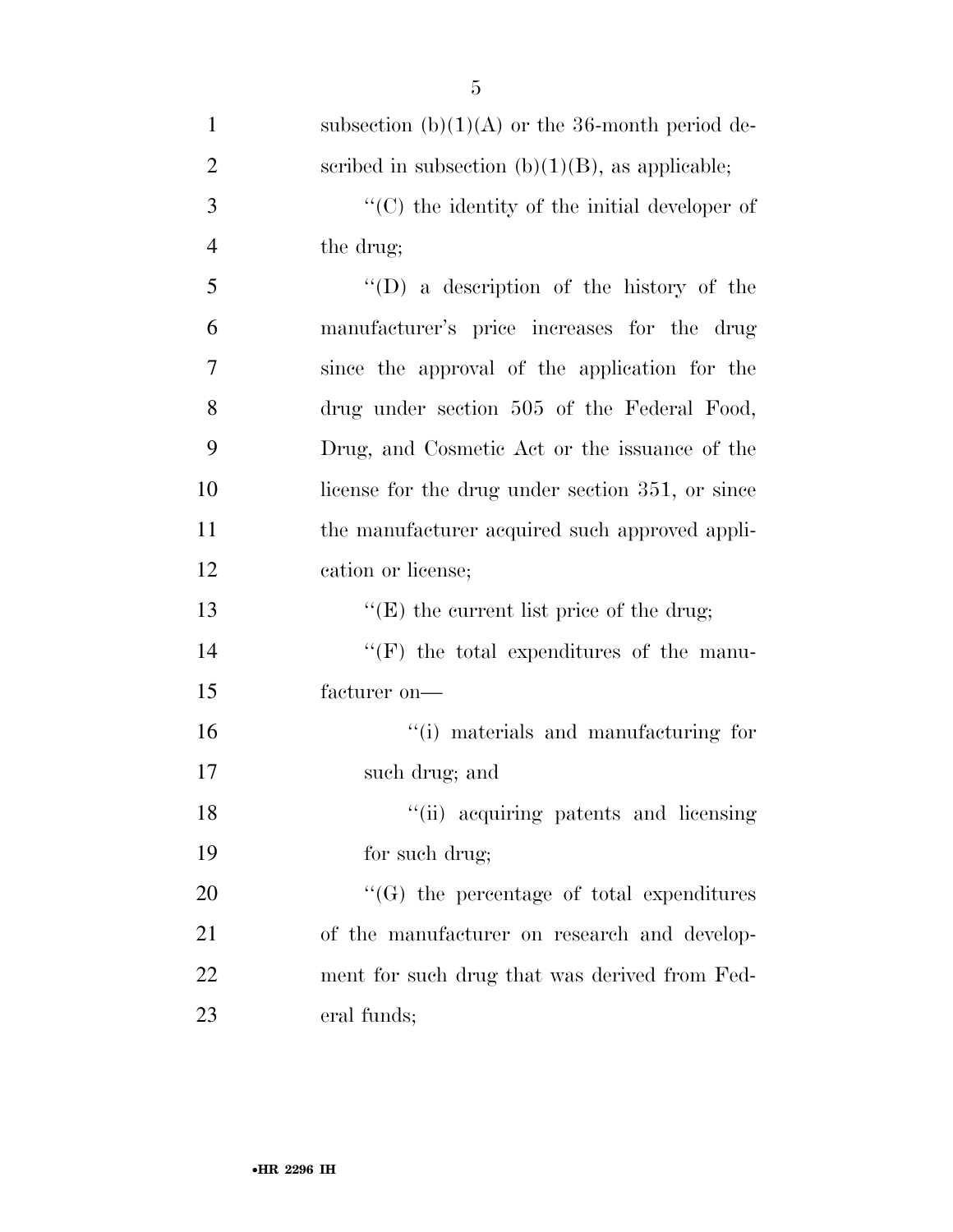| $\mathbf{1}$   | "(H) the total expenditures of the manu-         |
|----------------|--------------------------------------------------|
| $\overline{2}$ | facturer on research and development for such    |
| 3              | drug that is used for—                           |
| $\overline{4}$ | "(i) basic and preclinical research;             |
| 5              | "(ii) clinical research;                         |
| 6              | "(iii) new drug development;                     |
| $\tau$         | "(iv) pursuing new or expanded indi-             |
| 8              | cations for such drug through supple-            |
| 9              | mental applications under section 505 of         |
| 10             | the Federal Food, Drug, and Cosmetic Act         |
| 11             | or section 351 of the Public Health Service      |
| 12             | Act; and                                         |
| 13             | "(v) carrying out postmarket require-            |
| 14             | ments related to such drug, including those      |
| 15             | under section $505(0)(3)$ of the Federal         |
| 16             | Food, Drug, and Cosmetic Act;                    |
| 17             | "(I) the total revenue and the net profit        |
| 18             | generated from the qualifying drug for each cal- |
| 19             | endar year since the approval of the application |
| <b>20</b>      | for the drug under section 505 of the Federal    |
| 21             | Food, Drug, and Cosmetic Act or the issuance     |
| 22             | of the license for the drug under section 351,   |
| 23             | or since the manufacturer acquired such ap-      |
| 24             | proved application or license; and               |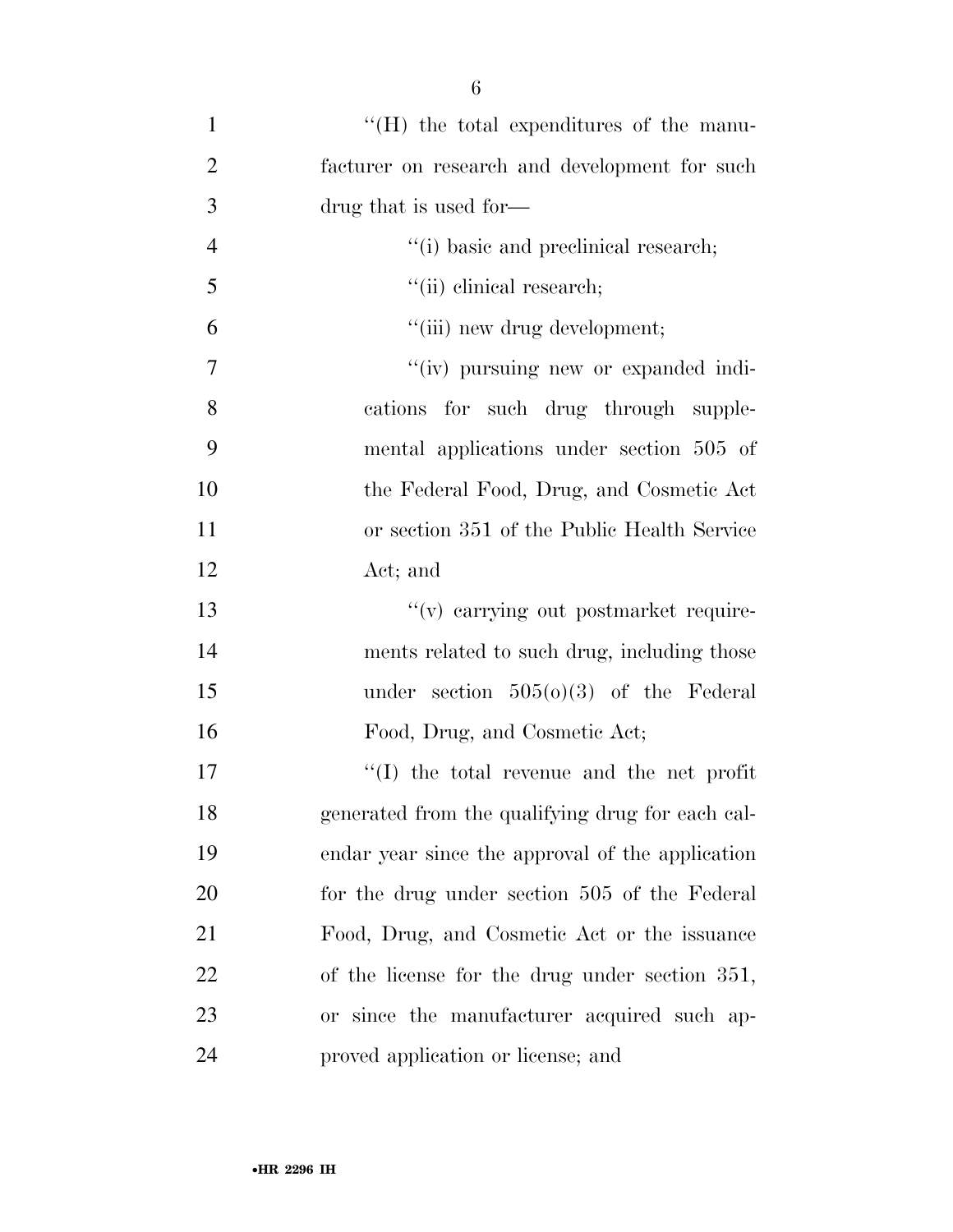| $\mathbf{1}$   | "(J) the total costs associated with mar-                       |
|----------------|-----------------------------------------------------------------|
| $\overline{2}$ | keting and advertising for the qualifying drug;                 |
| 3              | $\cdot\cdot(2)$ with respect to the manufacturer—               |
| $\overline{4}$ | "(A) the total revenue and the net profit                       |
| 5              | of the manufacturer for each of the 12- and 36-                 |
| 6              | month periods preceding the submission of the                   |
| 7              | report;                                                         |
| 8              | "(B) all stock-based performance metrics                        |
| 9              | used by the manufacturer to determine execu-                    |
| 10             | tive compensation for each of the 12- and 36-                   |
| 11             | month periods preceding the submission of the                   |
| 12             | report; and                                                     |
| 13             | $\lq\lq$ (C) any additional information the manu-               |
| 14             | facturer chooses to provide related to drug pric-               |
| 15             | ing decisions, such as total expenditures on—                   |
| 16             | "(i) drug research and development;                             |
| 17             | <sub>or</sub>                                                   |
| 18             | "(ii) clinical trials on drugs that failed                      |
| 19             | to receive approval by the Food and Drug                        |
| 20             | Administration; and                                             |
| 21             | $\cdot\cdot\cdot(3)$ such other related information as the Sec- |
| 22             | retary considers appropriate.                                   |
| 23             | "(d) CIVIL PENALTY.—Any manufacturer of a quali-                |
| 24             | fying drug that fails to submit a report for the drug as        |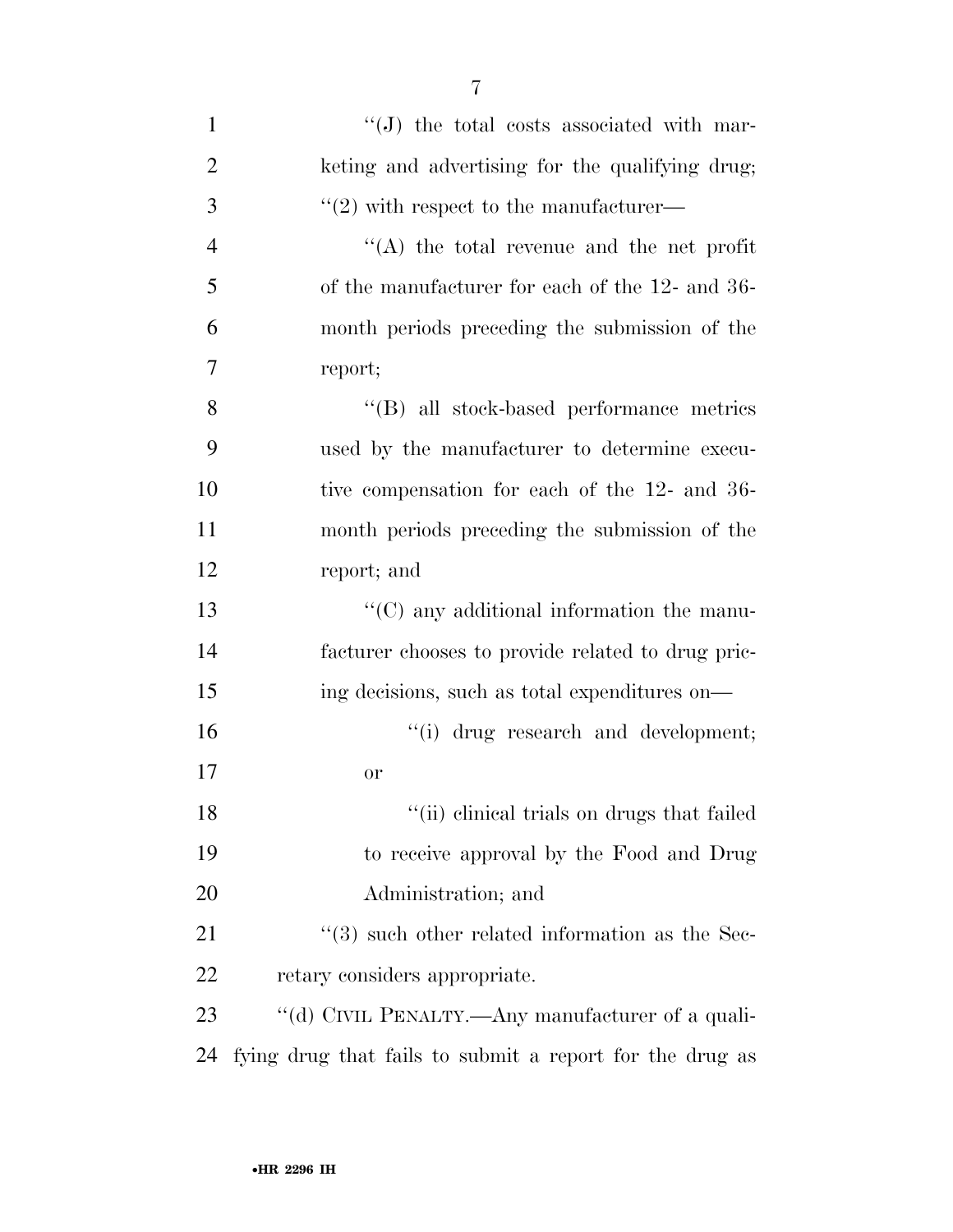required by this section shall be subject to a civil penalty of \$100,000 for each day on which the violation continues.

3 "(e) PUBLIC POSTING.—

4 "(1) In GENERAL.—Subject to paragraph (3), not later than 30 days after the submission of a re- port under subsection (b), the Secretary shall post the report on the public website of the Department of Health and Human Services.

9 "(2) FORMAT.—In developing the format of such report for public posting, the Secretary shall consult stakeholders, including beneficiary groups, and shall seek feedback on the content and format from consumer advocates and readability experts to ensure such public reports are user-friendly to the public and are written in plain language that con-sumers can readily understand.

17 "(3) TRADE SECRETS AND CONFIDENTIAL IN- FORMATION.—In carrying out this section, the Sec- retary shall enforce applicable law concerning the protection of confidential commercial information and trade secrets.

## **''SEC. 399OO–1. USE OF CIVIL PENALTY AMOUNTS.**

 ''The Secretary shall, without further appropriation, collect civil penalties under section 399OO and use the funds derived from such civil penalties, in addition to any